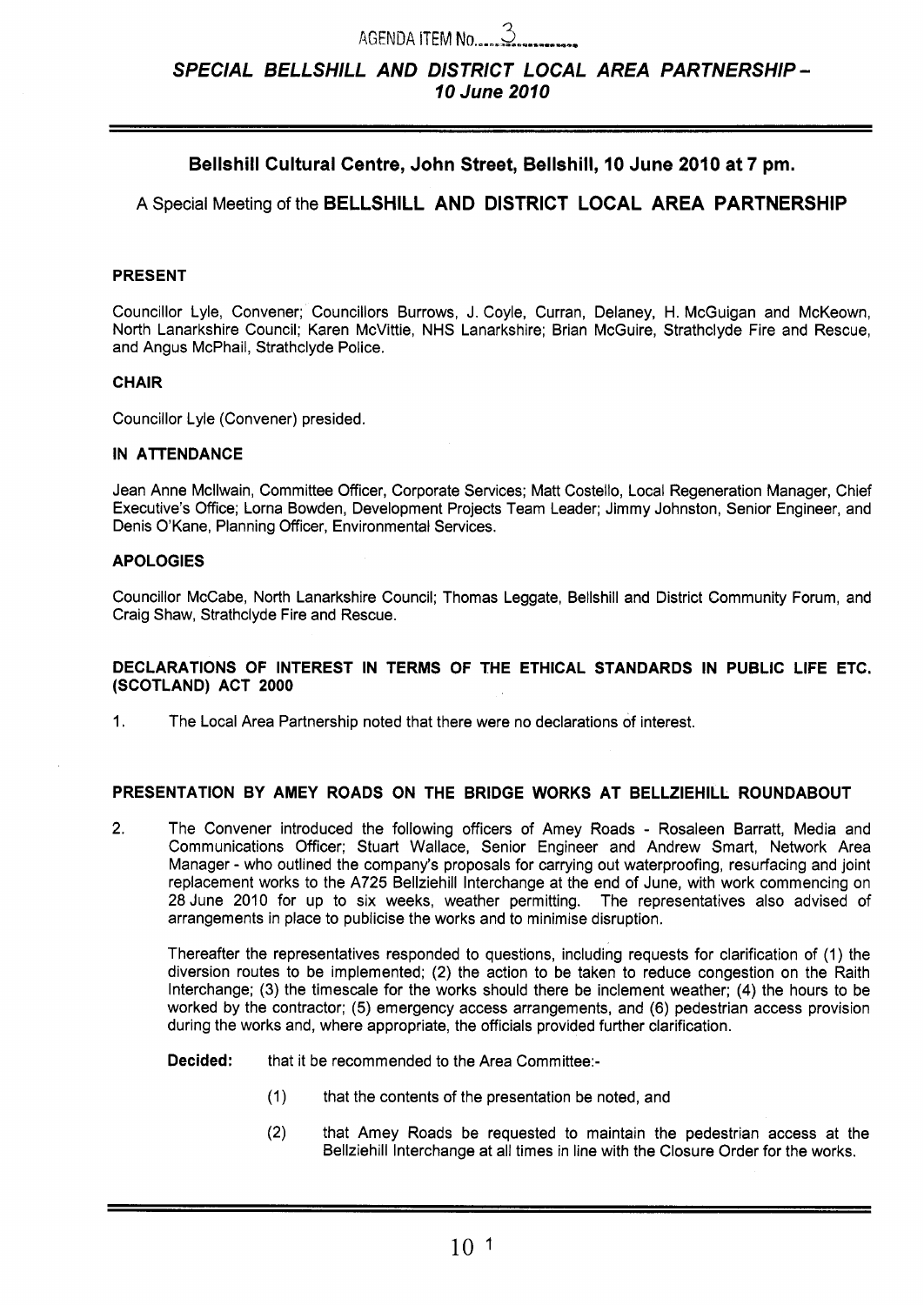**The Convener being of the opinion that the following item of business was relevant, competent and urgent, authorised its consideration to enable the Members to be kept advised of progress.** 

## **BELLSHILL TOWN CENTRE ACTION PLAN**

**3.** With reference to paragraph 5 of the Minute of the meeting of Bellshill and District Local Area Partnership held on 15 April 2010 when, inter alia, the presentation by representatives of Land Use Consultants and the progress made on the Bellshill Town Centre Action Plan were noted, the Convener sought clarification of (1) when the waiting restrictions within the town centre would come into effect; (2) the current position regarding the phase **4** works, particularly in relation to the hours being worked by the developer, and (3) whether an additional lane could be opened to relieve congestion on Main Street at the lane restrictions.

J. Johnston, Senior Engineer, then advised that the Order for the waiting restrictions was pending promotion and details of the timescale would be provided to the next meeting of the Local Area Partnership. He further advised that there was insufficient space to open up an additional lane on Main Street for health and safety reasons.

L. Bowden, Development Projects Team Leader, also advised the Partnership that the contractor had authority to work from 8 am to 8 pm and that, given the contract was in its early stages, the contractor had flexibility regarding the hours worked while the materials for the job were being delivered.

## **Decided:**

- (1) that a report on the timescale for the introduction of waiting restrictions within Bellshill Town Centre be submitted to the next meeting of the Local Area Partnership, and
- (2) that the position be otherwise noted.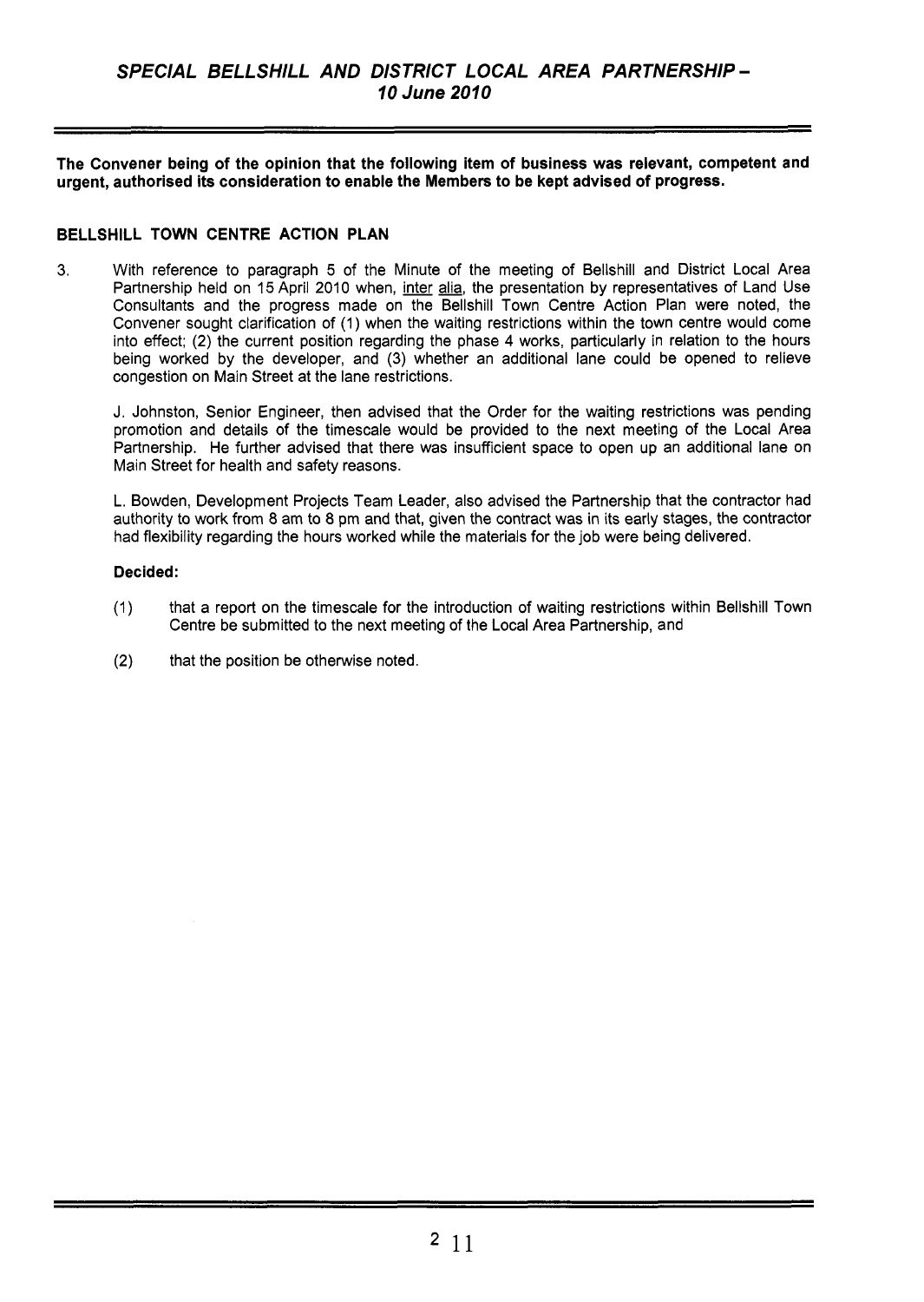## Bellshill Cultural Centre, John Street, Bellshill, **I0** June 2010 at 8 pm.

**A** Special Meeting of the BELLSHILL AND DISTRICT AREA COMMITTEE

## PRESENT

Councillor Lyle, Convener; Councillors Burrows, Delaney and McKeown.

## CHAIR

Councillor Lyle (Convener) presided.

## IN ATTENDANCE

The Committee Officer, Corporate Services and Local Regeneration Manager, Chief Executive's Office.

## APOLOGIES

Councillors J. Coyle, Curran, McCabe and H. McGuigan.

1. DECLARATIONS OF INTEREST IN TERMS OF THE ETHICAL STANDARDS IN PUBLIC LIFE ETC. (SCOTLAND) ACT 2000

The Area Committee noted that there were no declarations of interest.

#### 2. CONSIDER DECISIONS **OF** SPECIAL MEETING OF THE LOCAL AREA PARTNERSHIP HELD ON **I0** JUNE 2010

The Committee gave consideration to the recommendations made by the Bellshill and District Local Area Partnership at its special meeting held on **15** April 2010 and agreed in respect of each item, the following:-

#### (1) PRESENTATION BY AMEY ROADS ON THE BRIDGE WORKS TO BE CARRIED OUT AT BELLZIEHILL ROUNDABOUT

#### Decided:

- (1) that the contents of the presentation be noted, and
- **(2)** that Amey Roads be requested to maintain the pedestrian access at the Bellziehill Interchange at all times in line with the Closure Order for the works.

The Convener being of the opinion that the following item of business was relevant, competent and urgent, authorised its consideration to enable the Members to be kept advised of progress.

### **(2)** BELLSHILL TOWN CENTRE ACTION PLAN

### Decided:

- (1) that a report on the timescale for the introduction of waiting restrictions within Bellshill Town Centre be submitted to the next meeting of the Local Area Partnership, and
- **(2)**  that the position be otherwise noted.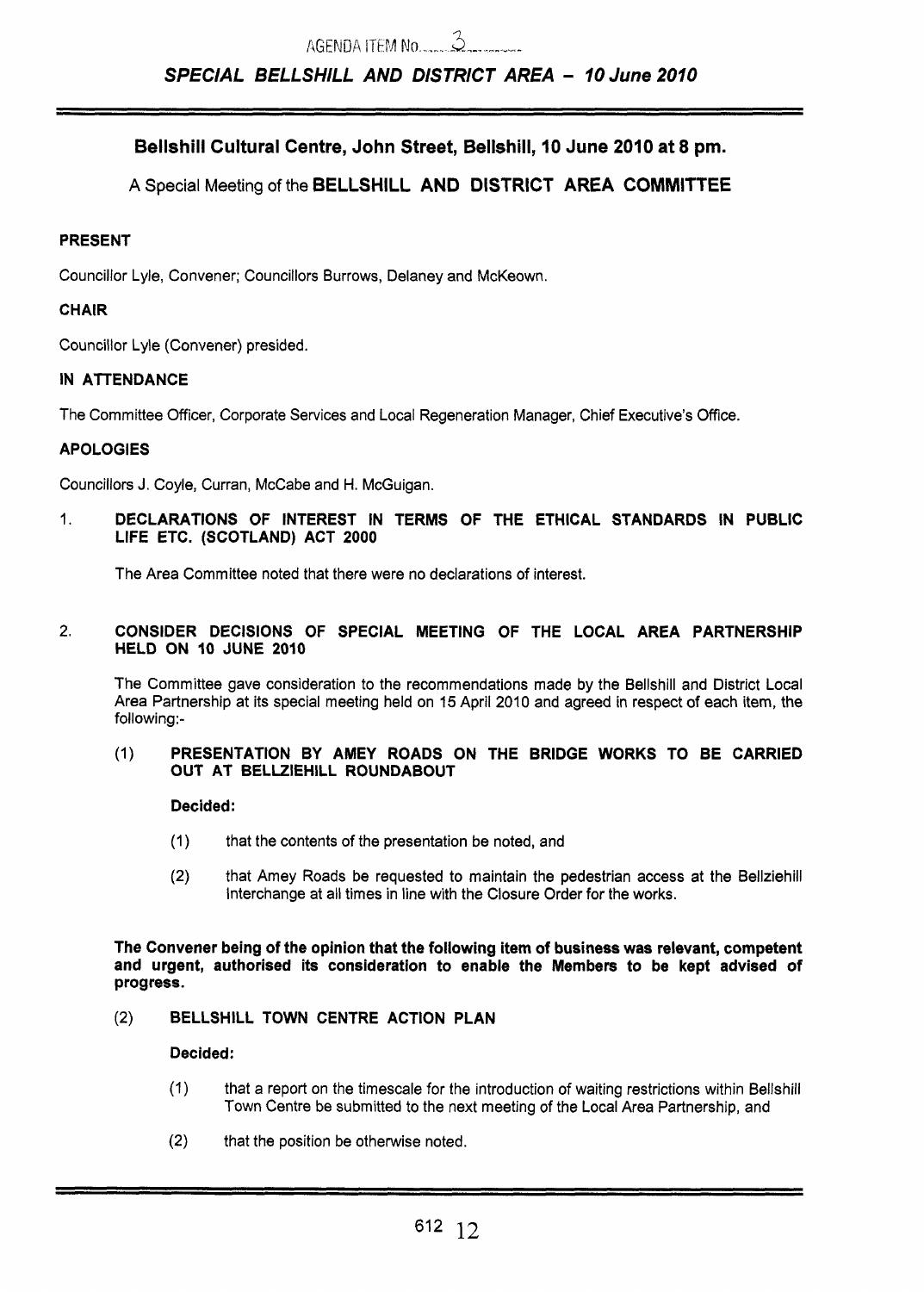## **Tannochside Senior Citizens' Centre, Thorniewood Road, Tannochside, 8 July 2010 at 7 pm.**

## **A** Meeting of the **BELLSHILL AND DISTRICT LOCAL AREA PARTNERSHIP**

## **PRESENT**

Councillor Lyle, Convener; Councillors Curran, Delaney and McKeown, North Lanarkshire Council; Thomas Leggate, Bellshill and District Community Forum; Karen McVittie, NHS Lanarkshire; Brian McGuire, Strathclyde Fire and Rescue, and Angus McPhail, Strathclyde Police.

## **CHAIR**

Councillor Lyle (Convener) presided.

## **IN ATTENDANCE**

Jean Anne Mcllwain, Committee Officer, Corporate Services; Matt Costello, Local Regeneration Manager, Chief Executive's Office; Lorna Bowden, Development Projects Team Leader, Bill Hazel, Business Manager (Roads Operations), and Denis O'Kane, Planning Officer, Environmental Services; Fiona McDermott, Service Delivery Co-ordinator, Housing and Social Work Services, and lan Murdoch, Infrastructure and Development Manager, Learning and Leisure Services.

## **APOLOGIES**

Councillors Burrows, J. Coyle, McCabe and H. McGuigan, North Lanarkshire Council; Carmen Mair, Bellshill and District Community Forum and Craig Shaw, Strathclyde Fire and Rescue.

#### **DECLARATIONS OF INTEREST IN TERMS OF THE ETHICAL STANDARDS IN PUBLIC LIFE ETC. (SCOTLAND) ACT 2000**

1. Prior to consideration of the business on the agenda, Councillor Lyle declared a financial interest in the item, dealt with at paragraph 9 of this Minute, in relation to the NHS Lanarkshire - North Community Health Partnership - North East Unit due to the nature of his employment.

## **STREET FOOTBALL PROGRAMME** - **PRESENTATION**

**2.** The Convener introduced Colin Scott, Street Football Co-ordinator, and Andy Smith, Football Development Officer, Learning and Leisure Services and played a short video to the Local Area Partnership highlighting the work of the Street Football Programme. Colin Scott then gave a presentation on Street Football, which included details of the Summer Programme which was to take place for six weeks at 19 venues, pointed out that they also provided a football/multi sport programme six nights per week at different locations each evening across North Lanarkshire through the use of a mobile speed-court and outlined their proposals for the future should these programmes be successful. He then outlined the aims of the project, the partnership working which took place to provide them, and the funding which had been made available for their provision and sought assistance from the Partnership Members to identify a suitable location within the area for the provision of this service following their relocation from the Scotmid Car Park to the Birkenshaw Sports Barn, which did not meet their requirements due to the ground levels within the site. The representatives then responded to Members' questions.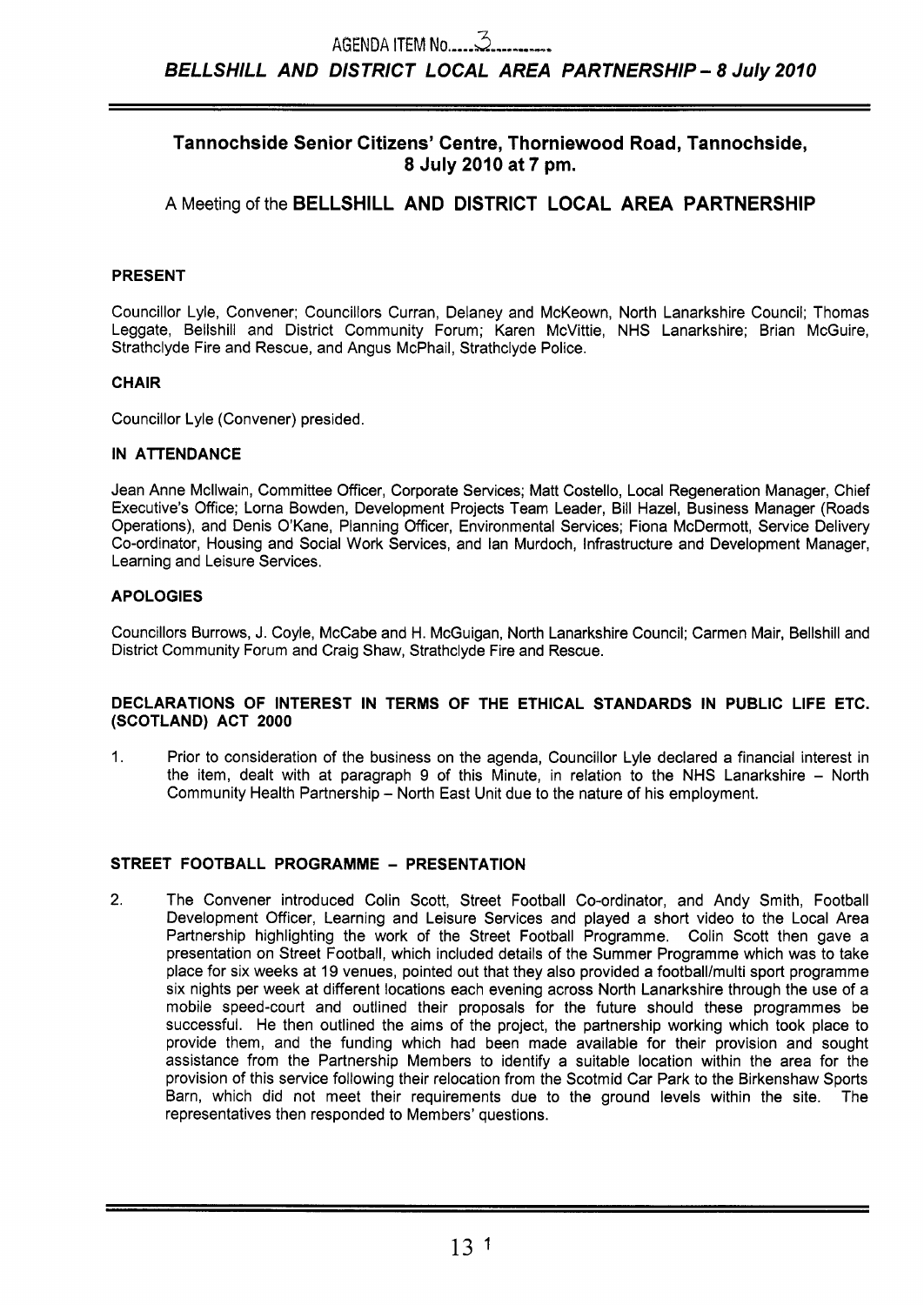Thereafter, the Convener requested that the Local Regeneration Manager meet with the representatives to discuss what assistance was available and thanked them for their interesting and informative presentation.

**Decided:** that the terms of the presentation be noted.

#### **BELLSHILL AND DISTRICT LOCAL AREA PARTNERSHlPlAREA COMMITTEE** - **MINUTES**

3. There were submitted the Minutes of the meetings of the Bellshill and District Local Area Partnership and Area Committee held on 15 April 2010.

**Decided:** that the terms of the Minutes be noted.

## **BELLSHILL ATHLETIC FOOTBALL CLUB** - **CONDITION OF FOOTBALL PARK**

**4.** The Convener advised that the Scottish Junior Football Association had advised Bellshill Athletic Football Club that, following remedial works undertaken by North Lanarkshire Leisure Limited, the playing surface of the football park at the Sir Matt Busby Centre was unacceptable for use by their members and giving a deadline of 31 July 2010 for this to be improved and that the Club would not be allowed to use the football park as its home ground if the situation was not rectified.

The Local Area Partnership then heard lan Murdoch, Infrastructure and Development Manager, Learning and Leisure Services, who explained that the contractor, who had undertaken the improvement works for North Lanarkshire Leisure Limited, was carrying out remedial works and that the football park would meet the standard required by the Scottish Junior Football Association by their deadline of 31 July 2010.

**Decided:** that the position be noted.

#### **COMMUNITY COUNCIL MINUTES**

#### **(1) BELLSHILL COMMUNITY COUNCIL**

- **5.** There were submitted the Minutes of the meetings of Bellshill Community Council held on 21 April, 19 May and 16 June 2010.
	- **Decided:** that the terms of the Minutes be noted.

#### **(2) NEW STEVENSTON COMMUNITY COUNCIL**

- 6. There was submitted the Minute of the meeting of New Stevenston Community Council held on 25 February 2010.
	- **Decided:** that the terms of the Minute be noted.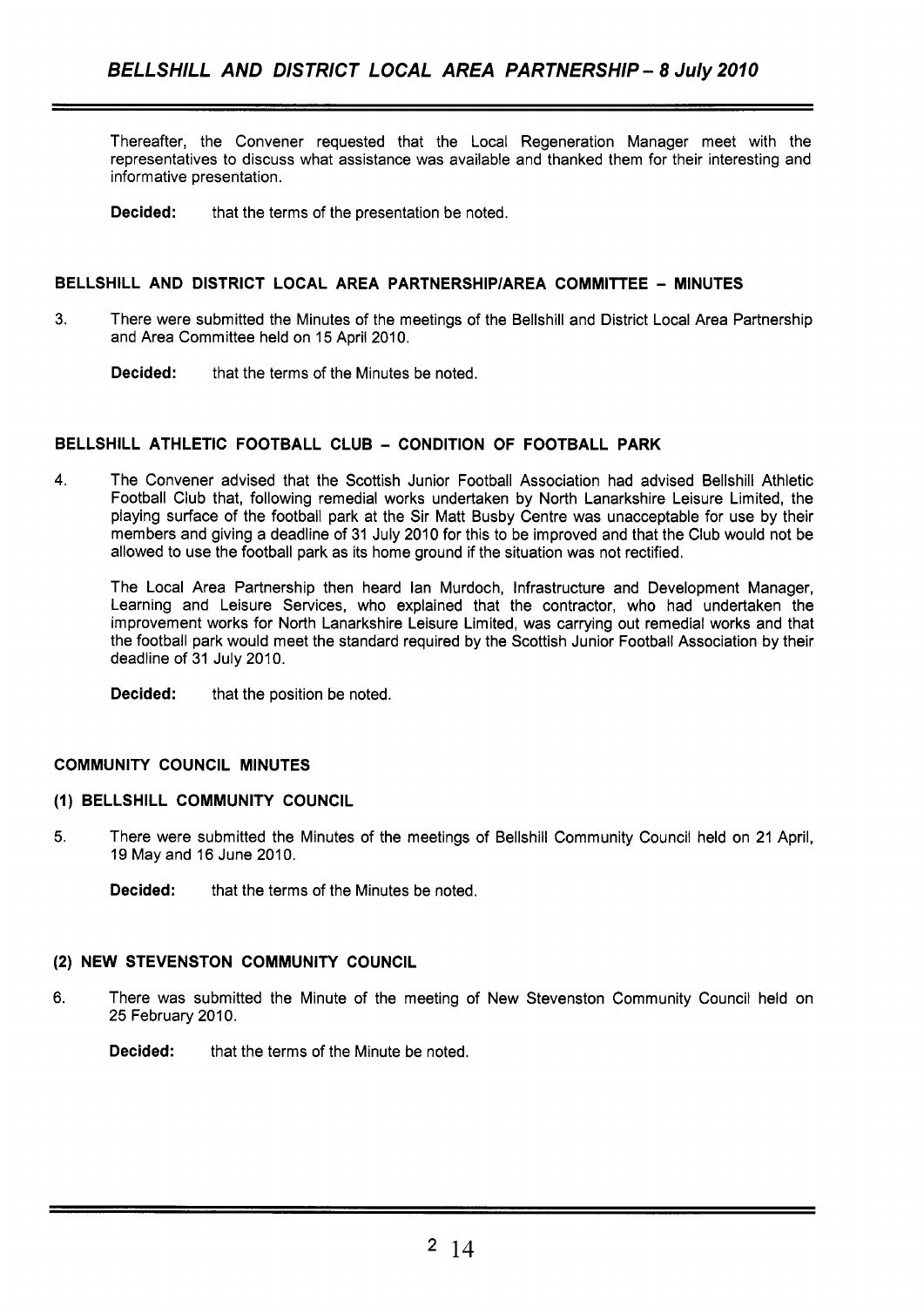## **BELLSHILL AND DISTRICT COMMUNITY FORUM** - **UPDATE**

**7.** With reference to paragraph 8 of the Minute of the meeting of the Local Area Partnership held on 21 January 2010, there was submitted a report dated July 2010 from Bellshill and District Community Forum advising of the activities of the Partnership over the last few months since their previous report, including the Bellshill Street Fair, the Blue Light Disco and the Friday Night Project at the Keir Hardie Centre.

**Decided:** that the position be noted.

## **NORTH LANARKSHIRE PARTNERSHIP BOARD MINUTES**

8. There were submitted the Minutes of the meetings of North Lanarkshire Partnership Board held on 10 February and 21 April 2010.

**Decided:** that the terms of the Minutes be noted.

**Councillor Lyle, having declared a financial interest by reason of the nature of his employment, left the meeting and took no part in the consideration and determination of the following item of business. Councillor Lyle also demitted the Chair for the duration of this item only and Councillor Delaney took the Chair.** 

## **NHS LANARKSHIRE** - **NORTH COMMUNITY HEALTH PARTNERSHIP** - **NORTH EAST UNIT**

**9.** There was submitted a report (docketed as relative to the Minute of the meeting of Bellshill and District Area Committee held on *8* July 2010) dated June 2010 by the Service Manager (Bellshill, North East Unit) (1) advising that following recent organisational changes within NHS Lanarkshire, the management structure in relation to the Bellshill Locality had been changed as detailed in the report, and (2) providing details of various initiatives that had taken place within the Bellshill Locality area.

The Local Area Partnership then heard Karen McVittie, NHS Lanarkshire, in supplement to the report and in response to Members' questions.

Thereafter, Councillor McKeown requested that information on the benefits of some of the initiatives, such as the Blue Light Disco and the Friday Night Project, be provided to a future meeting *of* the Local Area Partnership.

**Decided:** that it be recommended to the Area Committee:-

- (1) that details of the benefits of the Blue Light Disco and Friday Night Project be submitted to the next meeting of the Local Area Partnership, and
- (2) that the contents of the report be otherwise noted.

#### **Councillor Lyle resumed the Chair.**

## **JOINT COMMUNITY SAFETY REPORT**

10. There was submitted a joint report (docketed as relative to the Minute of the meeting of Bellshill and District Area Committee held on 8 July 2010) dated 8 July 2010 by Housing and Social Work Services, Strathclyde Police and Strathclyde Fire and Rescue advising of initiatives and measures taken to minimise the level of crime within the Bellshill and District area for the period from March to May 2010, including (1) a summary of the key activities of the three partners; (2) statistical information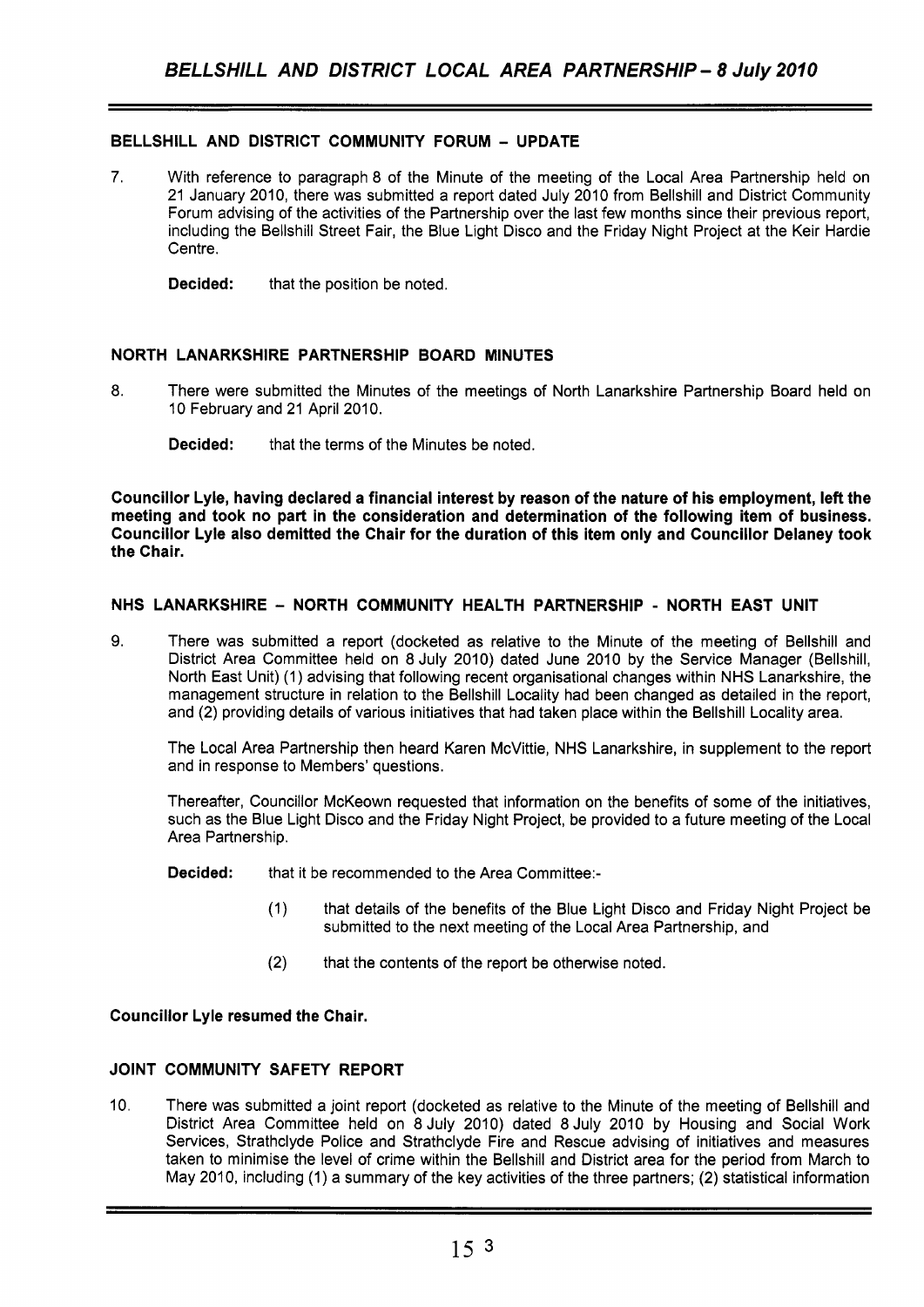in respect of the partners, and (3) giving details of (a) the hotspots for the Bellshill area, as shown in Appendix 1 to the report, and (b) the Ward Community Police Teams, as detailed within Appendix 3 to the report.

The Local Area Partnership then heard Angus McPhail, Strathclyde Police, Brian McGuire, Strathclyde Fire and Rescue and Fiona McDermott, Housing and Social Work Services, in supplement to the report and in response to Members' questions.

**Decided:** that the content of the report be noted.

## **LOCAL DEVELOPMENT PROGRAMME**

11. With reference to paragraph 7 of the Minute of the meeting of the Local Area Partnership held on 15April 2010, there was submitted a report (docketed as relative to the Minute of the meeting of Bellshill and District Area Committee held on 8 July 2010) dated 8 July 2010 by the Head of Regeneration Services (1) setting out the criteria for projects to be included within the Local Development Programme; (2) detailing the current position in relation to the projects within the Local Development Programme for (a) 2009/2010, as set out in Appendix 1 to the report, and (b) 2010/2011, as detailed in Appendix 2 to the report, and (3) seeking approval (a) of additional projects totalling £25,000, as detailed in Appendix 3 to the report; (b) of additional funding of £3,000 for project no. 10/11 B18, the play area at Banyan Crescent, Viewpark, and (c) to amend project no. 10/11 B09 for environmental works at Babylon Avenue/Lawmuir Road to the creation of **a** parking facility outside the nearby school at Footfield Road.

Matt Costello, the Local regeneration Manager, then highlighted the main contents of the report; advised that, due to the impending works for the Park and Ride facility, project no. 10/11B05 at Caledonian Avenue, Bellshill could no longer proceed, and proposed that the funding of £10,000 for this project be allocated to support the relocation of CCTV Cameras in Bellshill Town Centre.

Councillor McKeown then asked that the previously requested report, in relation to the number of planning applications submitted for the Bellshill and District area in respect of housing developments of up to 30 houses, be submitted to the next meeting of the Local Area Partnership.

**Decided:** that it be recommended to the Area Committee:-

- (1) that the progress in relation to the delivery of the projects in 2009/2010 through the Local Development Programme, as detailed in Appendix 1 to the report, be noted:
- $(2)$  that the progress in terms of projects for delivery in the 2010/2011 programme, as detailed in Appendix 2 to the report, be noted;
- **(3)** that the additional projects, as detailed in Appendix 3 to the report, be approved;
- **(4)** that additional funding of f3,000 be allocated for project no. 10/11B18, Banyan Crescent play area;
- **(5)** that the changes to project no. 10/11BO9, from environmental works at Lawmuir Road to the provision of additional car parking spaces outside the school on Footfield Road, be approved;
- (6) that it be noted that project no. 10/11 B05 could no longer proceed and that the funding of £10,000 be allocated to support the relocation of CCTV cameras in Bellshill Town Centre: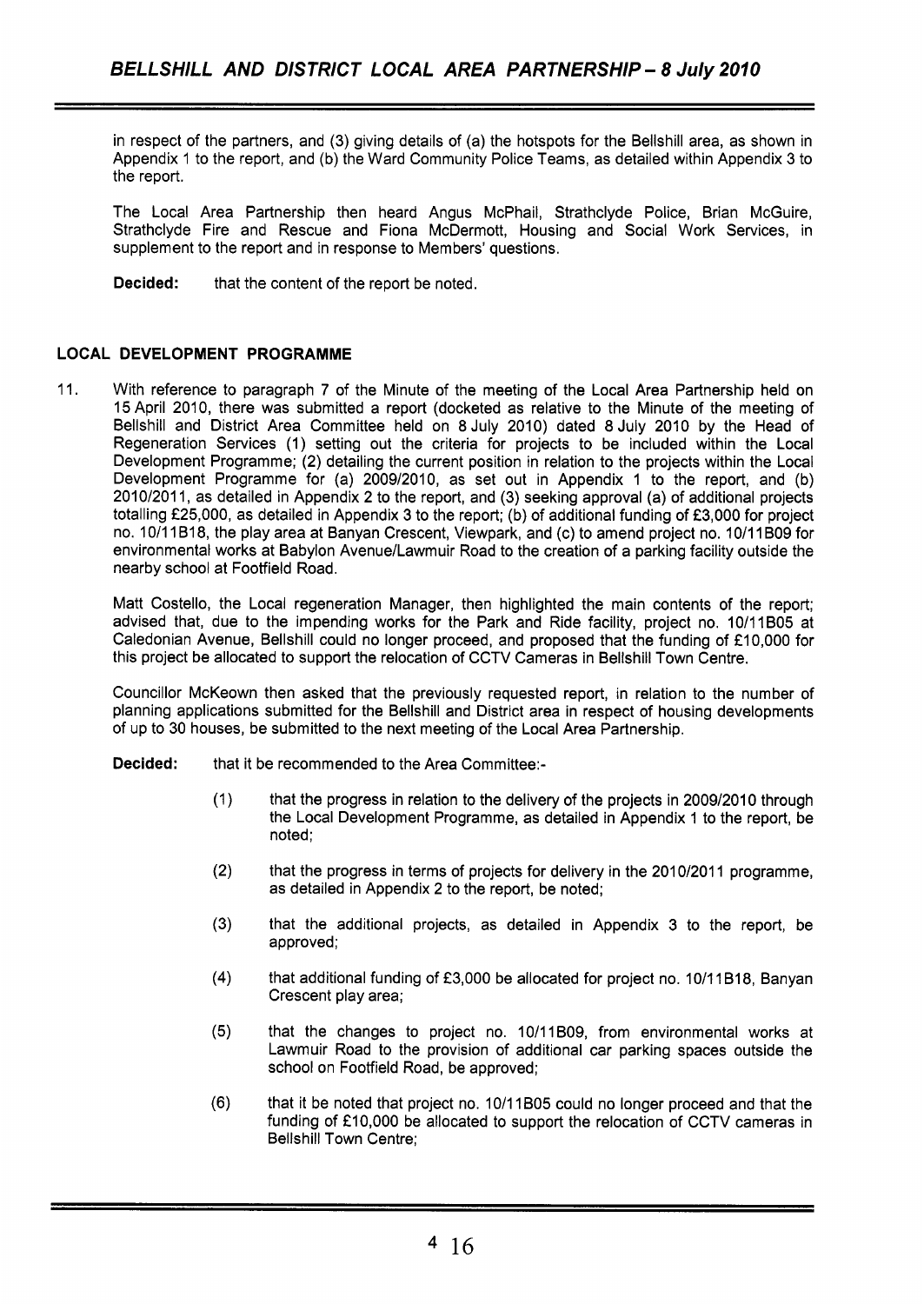- (7) that a report on the number of planning applications received for the Bellshill and District area in respect of housing developments of up to 30 houses be submitted to the next meeting of the Local Area Partnership, and
- (8) that further progress be reported to future meetings of the Bellshill and District Local Area Partnership.

## **BELLSHILL TOWN CENTRE ACTION PLAN**

#### **(1) UPDATE**

12. With reference to paragraph 5 of the Minute of the meeting of the Local Area Partnership held on 15 April 2010, there was submitted a report (docketed as relative to the Minute of the meeting of Bellshill and District Area Committee held on 8 July 2010) dated 9 June 2010 by the Head of Planning and Development updating the Local Area Partnership on the current position in relation to the Bellshill Town Centre Action Plan, (1) indicating that R.J. MacLeod, the contractor for the Phase 4 works, had taken possession of North Road car park on 24 May 2010 for use as a site compound during the contract period; (2) advising that, subject to the agreement of the relevant owners, the provision of architectural lighting on a number of feature buildings would commence this autumn; (3) pointing out that the contractor's working hours, as specified in the tender document, had been extended to *8* am to 8 pm, Monday to Friday and 8 am to 4 pm on Saturday, although the use of extended hours had not been requested by the contractor at this time, and that there would be no working on Sundays or public holidays except in special circumstances and subject to the Council's approval; (4) setting out the programme for the works, which was due to be undertaken in three stages, as detailed in the report; (5) intimating that informal consultation on the parking restrictions within the town centre was ongoing and that, on completion of the process, the proposals would be formally advertised to allow for submission of objections to the scheme; (6) informing the Local Area Partnership that the lease of the gap site at 278-286 Main Street, Bellshill was being finalised which would allow the improvement works for this area to be progressed, and (7) reporting that the landscaping works to the Motherwell Road roundabout, which had facilitated the closure of three gaps in the central reservation along Motherwell Road, were scheduled for completion by 11 June 2010.

The Convener then (1) expressed concern regarding raised flagstones and water collecting on the paved area along Main Street, and asked who would undertake remedial works in this area; (2) proposed that, to allow discussion by Members prior to payment, no additional payments be made to contractors in respect of the Town Centre works prior to consideration by the appropriate Committee, and (3) requested that the contractor be encouraged to work the full hours available to enable the work to be completed as soon as possible. Thereafter, the Officers advised the Local Area Partnership (a) that the original contractor would be given the opportunity to carry out any remedial work to Main Street, and (b) that consideration was being given to the submission of reports regarding additional payments resulting from further works requested as part of the contract to the Planning and Transportation Committee instead of the Environmental Services Committee.

**Decided:** that it be recommended to the Area Committee:-

- (1) that the progress made on the Bellshill Town Centre Action Plan be noted;
- (2) that the submission to the Planning and Transportation Committee of future reports on additional payments to contractors be supported to allow discussion prior to payment, and
- **(3)** that Main Street, Bellshill be inspected to identify any problems to enable the necessary remedial works to be undertaken.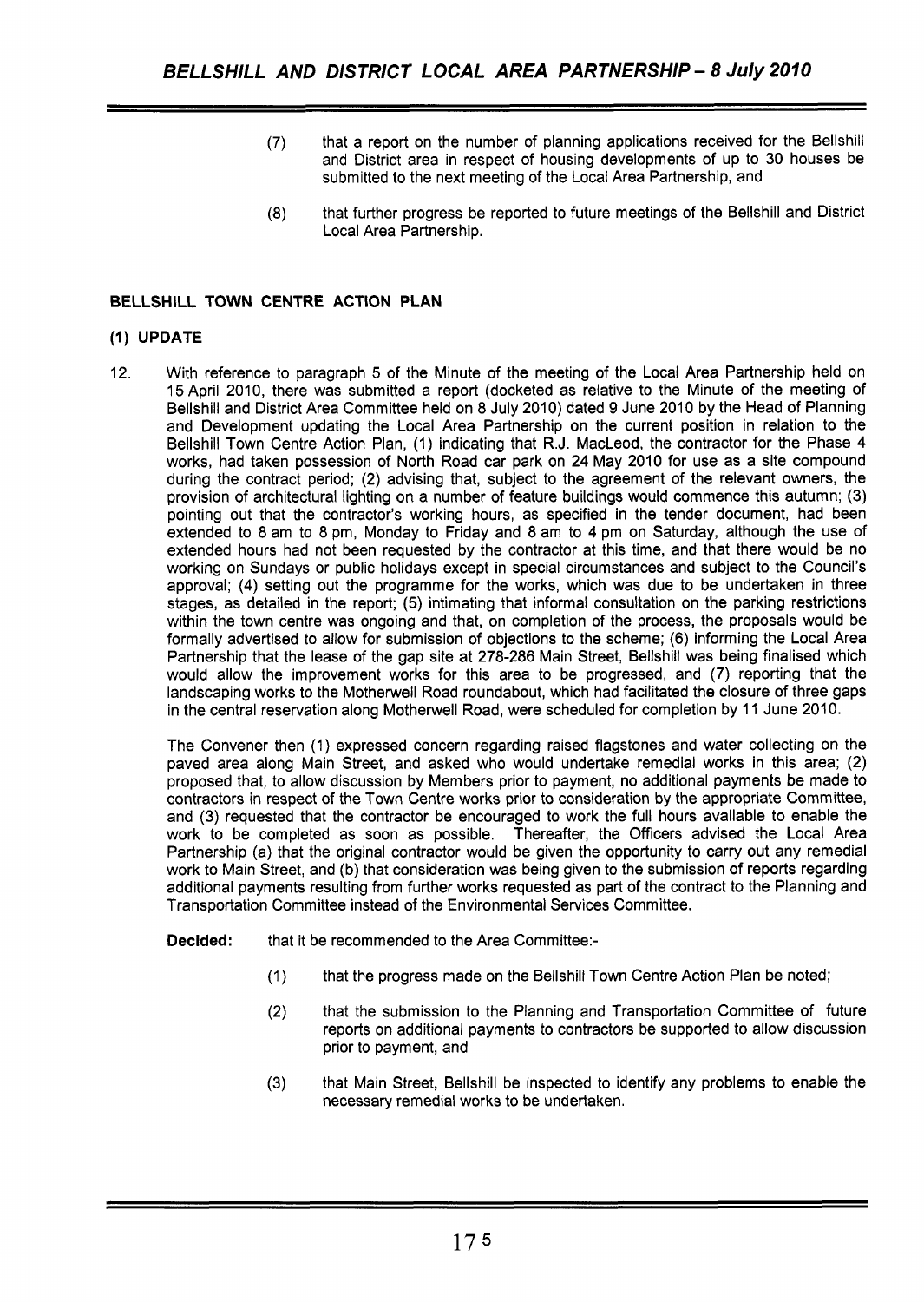## **(2) TRAFFIC REGULATION ORDER FOR BELLSHILL TOWN CENTRE**

13. With reference to paragraph 12 above, the Convener sought clarification of the timescale for the introduction of the Traffic Regulation Order for Bellshill Town Centre.

Bill Hazel, Business Manager (Roads Operations) then advised that, following the completion of the informal consultation, the Council would now move forward to a formal consultation stage on the proposed Traffic Regulations, which would be completed by late September and that, if there were no objections, the Order would be implemented, thereafter, in December on those roads not still affected by roadworks.

Councillor Curran then requested details of the current position regarding the provision of the Park and Ride facility at Bellshill station and was advised that planning consent had been obtained and that the detailed design of the facility was being worked on with a possible site start in March/April 2011.

Thereafter, the Convener sought to know who would enforce the parking regulations and Bill Hazel, Business Manager (Roads Operations), advised that a proposed Parking Management Strategy would be submitted for consideration to the Planning and Transportation Committee shortly and that, if acceptable to the Planning and Transportation Committee, it was anticipated that these proposals would be phased in over a three year period.

**Decided:** that the position be noted.

## **(3) TRAFFIC MANAGEMENT IN BELLSHILL TOWN CENTRE**

14. With reference to paragraph 12 above, the Convener sought the views of the Members and partners in relation to the operation of the traffic management system in Bellshill Town Centre and indicated that he considered that the one way system on Main Street should be reversed and that this would improve traffic flow and encourage buses onto Main Street.

Bill Hazel, Business Manager (Roads Operations) indicated that the Planning and Transportation Committee, having considered a petition in relation to proposed changes to the traffic flow and provision of public transport within the Town Centre, had agreed that following completion of the Town Centre works, the operation of the road network would be monitored. He also indicated that the works were still ongoing and that there were further roadworks to be implemented prior to this action being taken.

The Convener then proposed that it be recommended to the Planning and Transportation Committee that the one way system on Main Street be reversed with the consequent alterations to the surrounding streets, including Main Street, between the Cross and Motherwell Road becoming two way, which would permit traffic to turn right into Main Street from Motherwell Road; left into Main Street from North Road, and right into Main Street from Hamilton Road.

- **Decided:** that it be recommended to the Area Committee:-
	- (1) that the Planning and Transportation Committee be requested to consider reversing the one way system on Main Street, Bellshill with the consequent alterations to the surrounding streets, and
	- (2) that the position be otherwise noted.

**Councillor Curran, being the mover of a Motion which failed to attract a seconder, asked that his dissent be recorded.**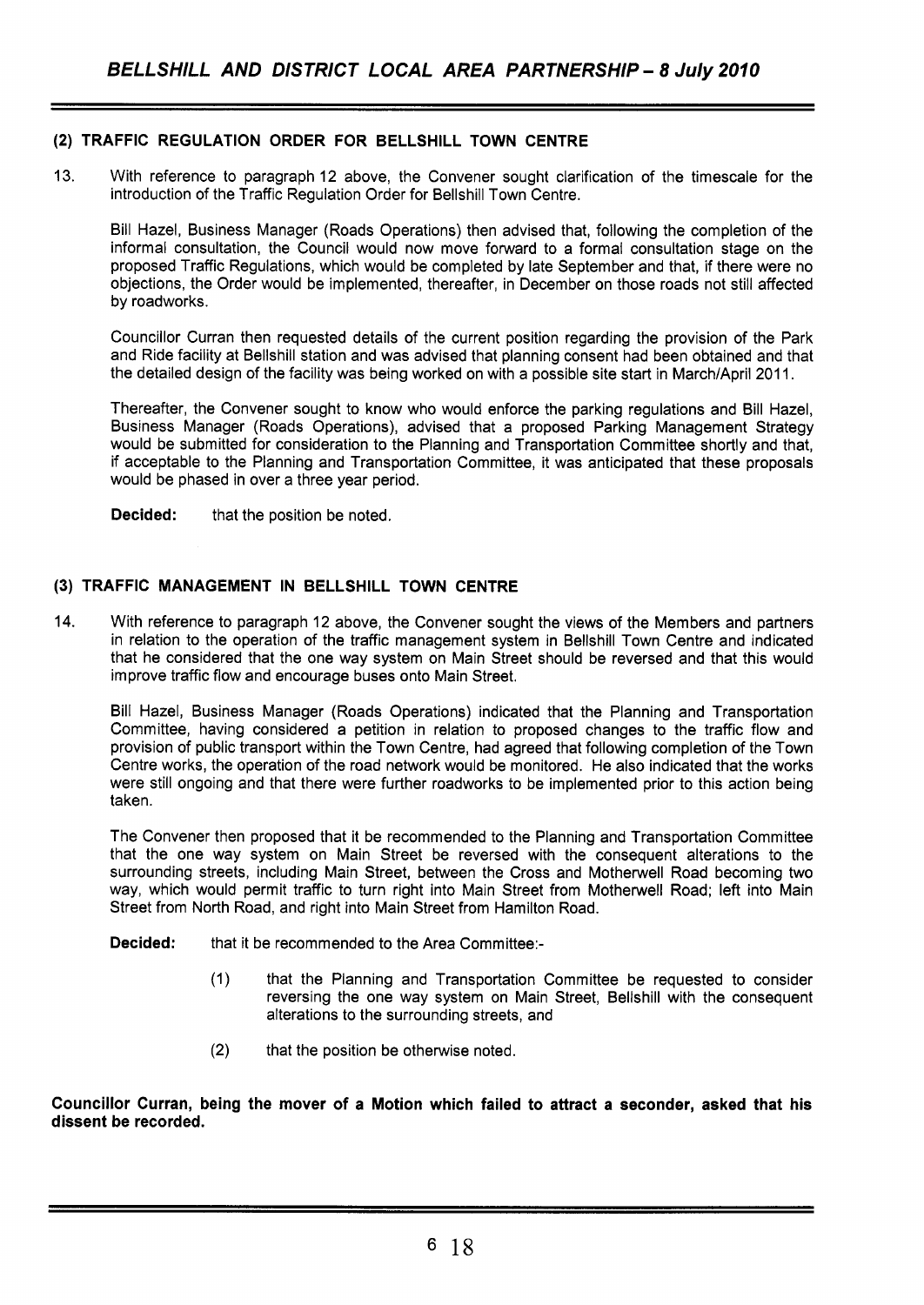## **(4) NAMING OF GAP SITE AT 278-286 MAIN STREET, BELLSHILL**

- 15. With reference to paragraph 12 above, the Convener proposed that the gap site at 278-286 Main Street, Bellshill be named James Dempsey Way.
	- **Decided:** that it be recommended to the Area Committee that the gap site at 278-286 Main Street, Bellshill be named James Dempsey Way.

**The Convener being of the opinion that the following item was urgent, relevant and competent, authorised its consideration and varied the order of business as hereinafter Minuted.** 

## **(5) PARK AND RIDE FACILITY**

- 16. With reference to paragraph 12 above, the Convener proposed, following representations from residents, that consideration be given to the location of a snack bar within the Park and Ride facility at Bellshill Station, with the consequent income this would generate for the Council.
	- **Decided:** that it be recommended to the Area Committee that consideration be given to the location of a catering facility within the Park and Ride site at Bellshill Station, it having been noted that planning consent, a Street Trader's Licence and a fee for the lease of the site would be required.

#### **DATE, TIME AND VENUE OF NEXT MEETING**

17. The Local Area Partnership noted that the next meeting of the Bellshill and District Local Area Partnership would be held on Thursday, 7 October 2010 at 7 pm in Bellshill Academy, Main Street, Bellshill.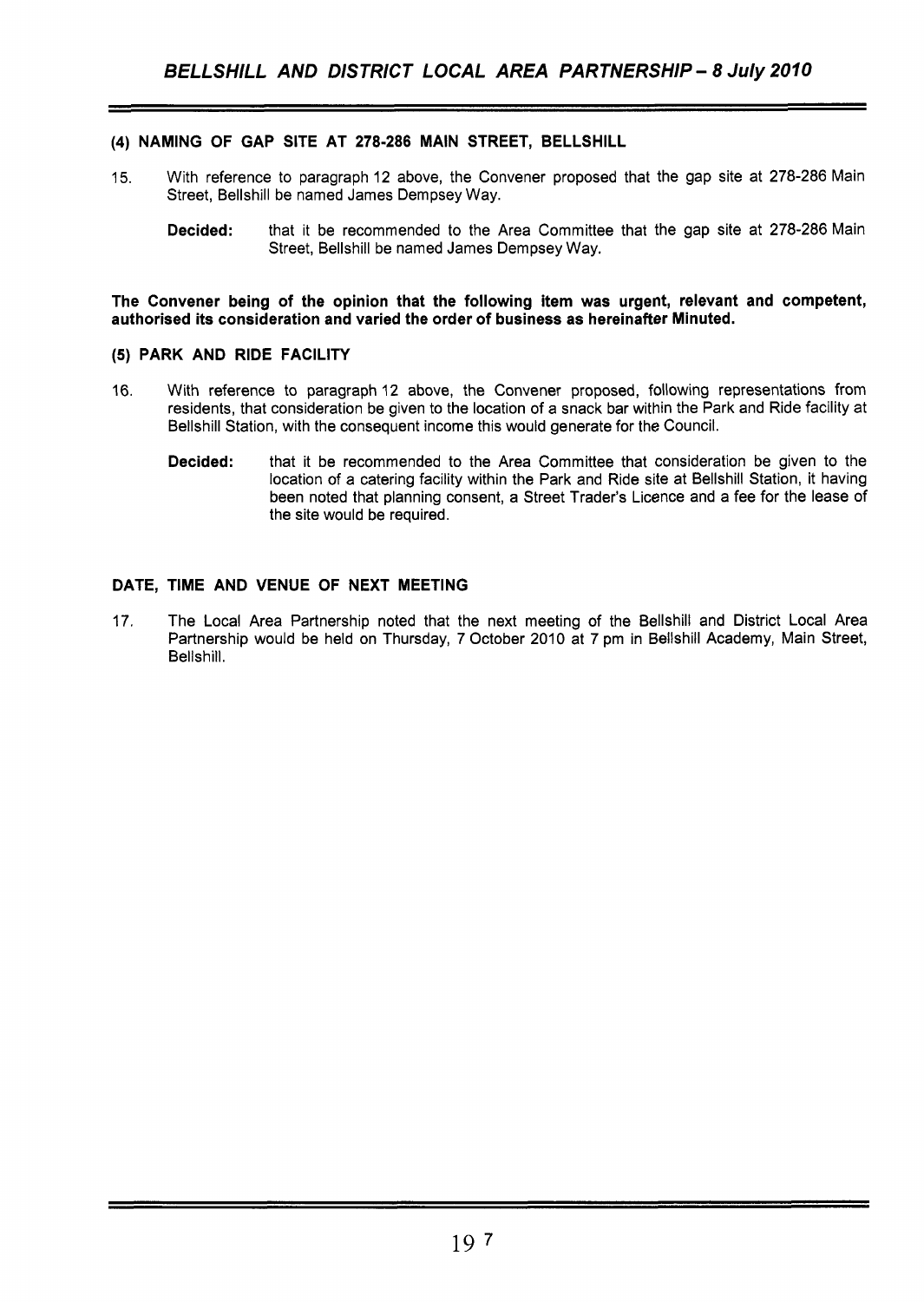## Tannochside Senior Citizens' Centre, Thorniewood Road, Tannochside, 8 July 2010 **at 9.15 pm.**

## **A** Meeting of the **BELLSHILL AND DISTRICT AREA COMMITTEE**

## **PRESENT**

Councillor Lyle, Convener; Councillors Curran, Delaney and McKeown.

#### **CHAIR**

Councillor Lyle (Convener) presided.

#### **IN ATTENDANCE**

The Committee Officer, Corporate Services; Local Regeneration Manager, Chief Executive's Office; Development Projects Team Leader; Business Manager (Roads Operations) and Planning Officer, Environmental Services; Service Delivery Co-ordinator, Housing and Social Work Services, and Infrastructure and Development Manager, Learning and Leisure Services.

#### **APOLOGIES**

Councillors Burrows, J. Coyle, McCabe and H. McGuigan.

#### 1. **DECLARATIONS OF INTEREST IN TERMS OF THE ETHICAL STANDARDS IN PUBLIC LIFE ETC. (SCOTLAND) ACT 2000**

Prior to consideration of the business on the agenda Councillor Lyle declared a financial interest in the item, dealt with at item (7) of this Minute in relation to the NHS Lanarkshire - North Community Health Partnership - North East Unit due to the nature of his employment.

#### **2. CONSIDER RECOMMENDATIONS BY THE BELLSHILL AND DISTRICT LOCAL AREA PARTNERSHIP HELD ON 8 JULY 2010**

The Committee gave consideration to the recommendations made by the Bellshill and District Local Area Partnership at its meeting held on *8* July 2010 and agreed in respect of each item, the following:-

#### (1 ) **STREET FOOTBALL PROGRAMME** - **PRESENTATION**

**Decided:** that the terms of the presentation be noted.

#### **(2) BELLSHILL AND DISTRICT LOCAL AREA PARTNERSHIPIAREA COMMITTEE** - **MINUTES**

**Decided:** that the terms of the Minutes be noted.

## **(3) BELLSHILL ATHLETIC FOOTBALL CLUB** - **CONDITION OF FOOTBALL PARK**

**Decided:** that the position be noted.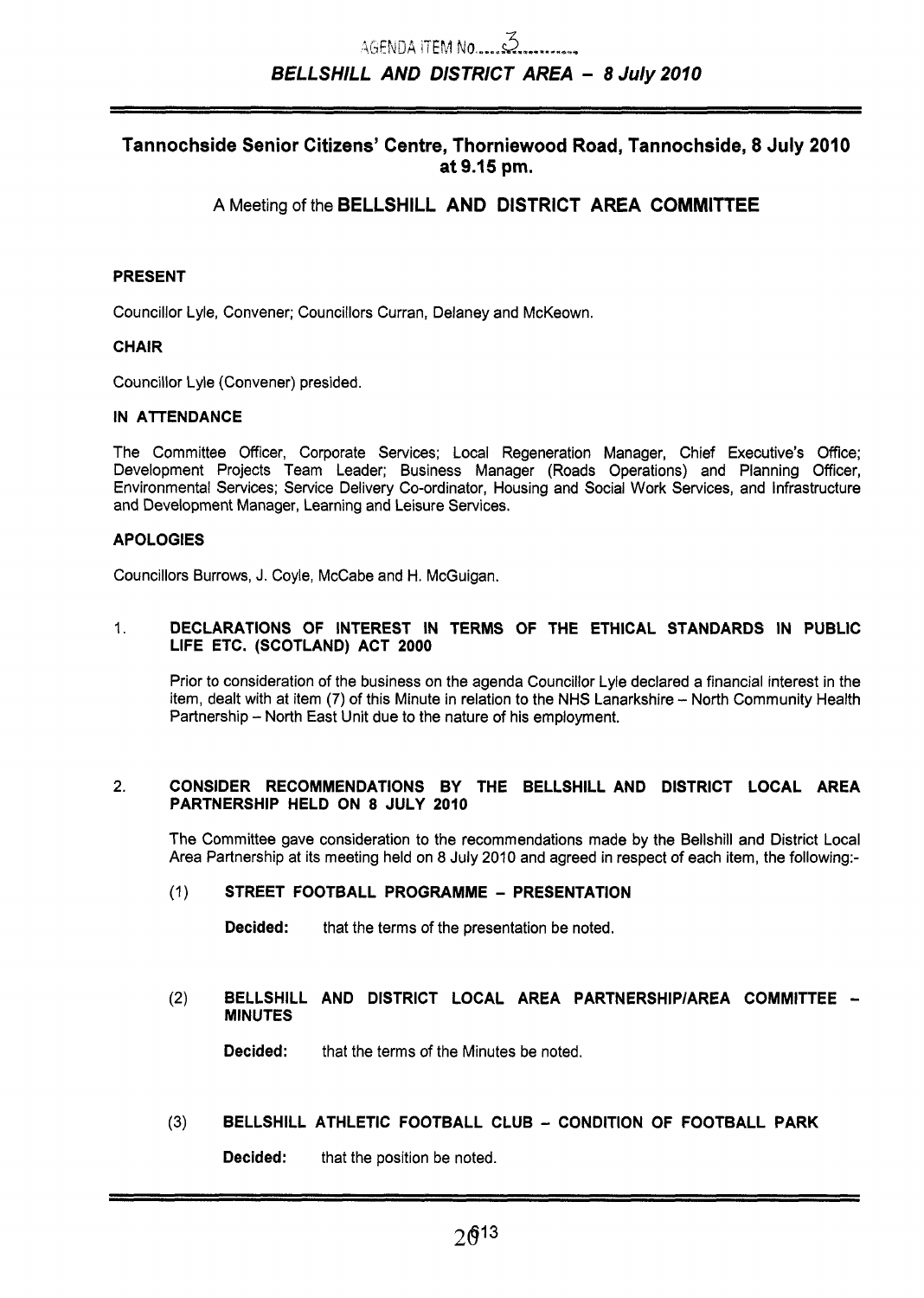#### (4) COMMUNITY COUNCIL MINUTES

### (a) BELLSHILL COMMUNITY COUNCIL

Decided: that the terms of the Minutes be noted.

#### (b) NEW STEVENSTON COMMUNITY COUNCIL

**Decided:** that the terms of the Minute be noted.

## *(5)* BELLSHILL AND DISTRICT COMMUNITY FORUM - UPDATE

Decided: that the position be noted.

#### **(6)** NORTH LANARKSHIRE PARTNERSHIP BOARD MINUTES

Decided: that the terms of the Minutes be noted.

Councillor Lyle, having declared a financial interest by reason of the nature of his employment, took no part in the consideration and determination of the following item of business. Councillor Lyle also demitted the Chair for the duration of this item only and Councillor Delaney took the Chair.

#### (7) NHS LANARKSHIRE - NORTH COMMUNITY HEALTH PARTNERSHIP - NORTH EAST UNIT

Decided:

- (1) that details of the benefits of the Blue Light Disco and Friday Night Project be submitted to the next meeting of the Local Area Partnership, and
- (2) that the contents of the report be otherwise noted.

#### Councillor Lyle resumed the Chair.

#### (8) JOINT COMMUNITY SAFETY REPORT

**Decided:** that the content of the report be noted.

## (9) LOCAL DEVELOPMENT PROGRAMME

#### Decided:

- (1) that the progress in relation to the delivery of the projects in 2009/2010 through the Local Development Programme, as detailed in Appendix 1 to the report, be noted;
- **(2)** that the progress in terms of projects for delivery in the 201 0/2011 programme, as detailed in Appendix **2** to the report, be noted;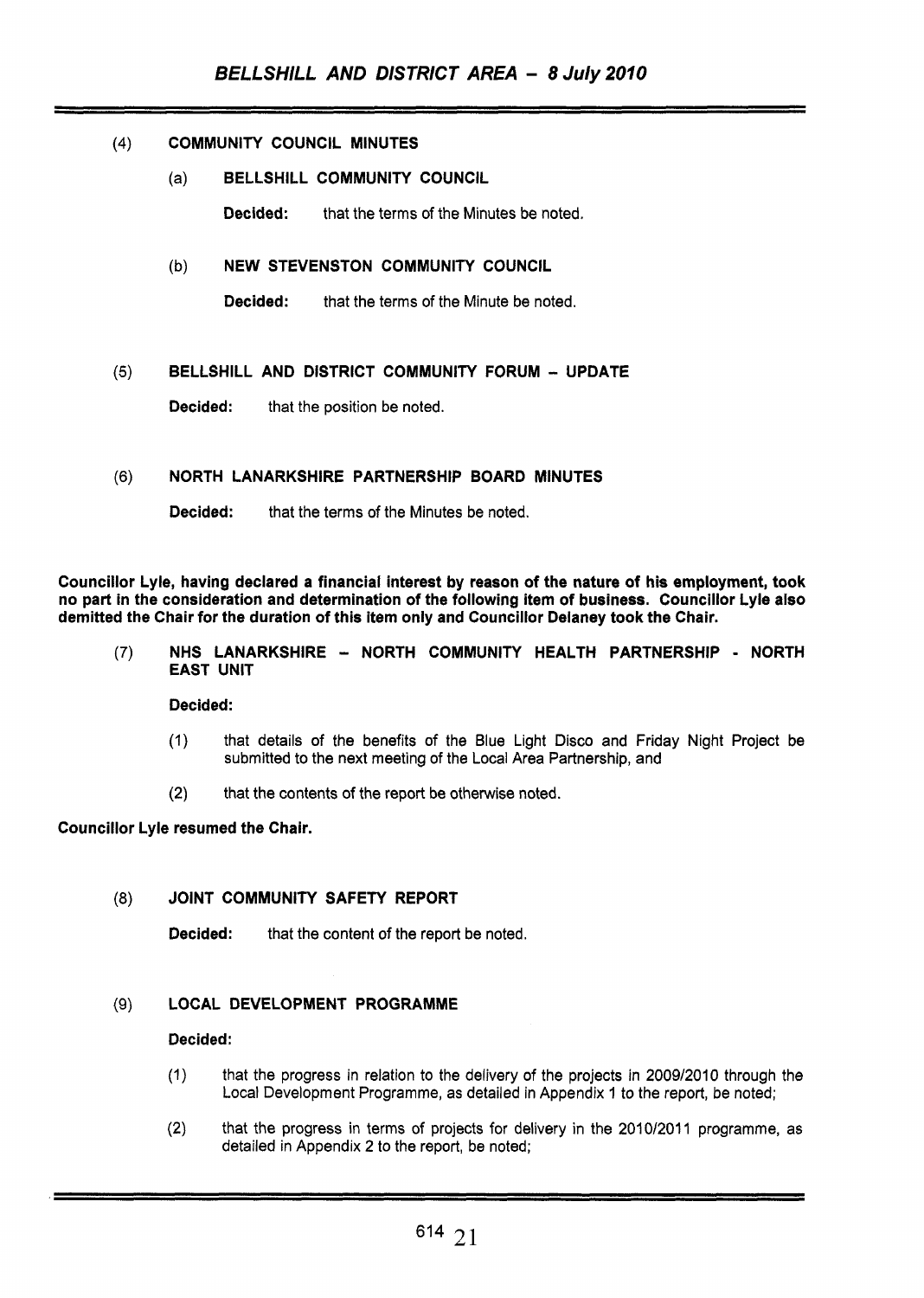- **(3)**  that the additional projects, as detailed in Appendix 3 to the report, be approved;
- **(4)**  that additional funding of *f3,000* be allocated for project number 10/11B18, Banyan Crescent play area;
- **(5)** that the changes to project number 10/11 B09, from environmental works at Lawmuir Road to the provision of additional car parking spaces outside the school on Footfield Road, be approved;
- **(6)** that it be noted that project no. 10/11B05 could no longer proceed and that the funding of £10,000 be allocated to support the relocation of CCTV cameras in Bellshill Town Centre:
- **(7)** that a report on the number of planning applications received for the Bellshill and District area in respect of housing developments of up to 30 houses be submitted to the next meeting of the Local Area Partnership, and
- *(8)* that further progress be reported to future meetings of the Bellshill and District Local Area Partnership.

## (10) **BELLSHILL TOWN CENTRE ACTION PLAN**

## (a) **UPDATE**

#### **Decided:**

- (1) that the progress made on the Bellshill Town Centre Action Plan be noted;
- **(2)** that the submission to the Planning and Transportation Committee of future reports on additional payments to contractors be supported to allow discussion prior to payment, and
- **(3)** that Main Street, Bellshill be inspected to identify any problems to enable the necessary remedial works to be undertaken.

#### (b) **TRAFFIC REGULATION ORDER FOR BELLSHILL TOWN CENTRE**

**Decided:** that the position be noted.

## (c) **TRAFFIC MANAGEMENT IN BELLSHILL TOWN CENTRE**

#### **Decided:**

- (1) that the Planning and Transportation Committee be requested to consider reversing the one way system on Main Street, Bellshill with the consequent alterations to the surrounding streets, and
- **(2)** that the position be otherwise noted.

#### **Councillor Curran, being the mover of a Motion which failed to attract a seconder, asked that his dissent be recorded.**